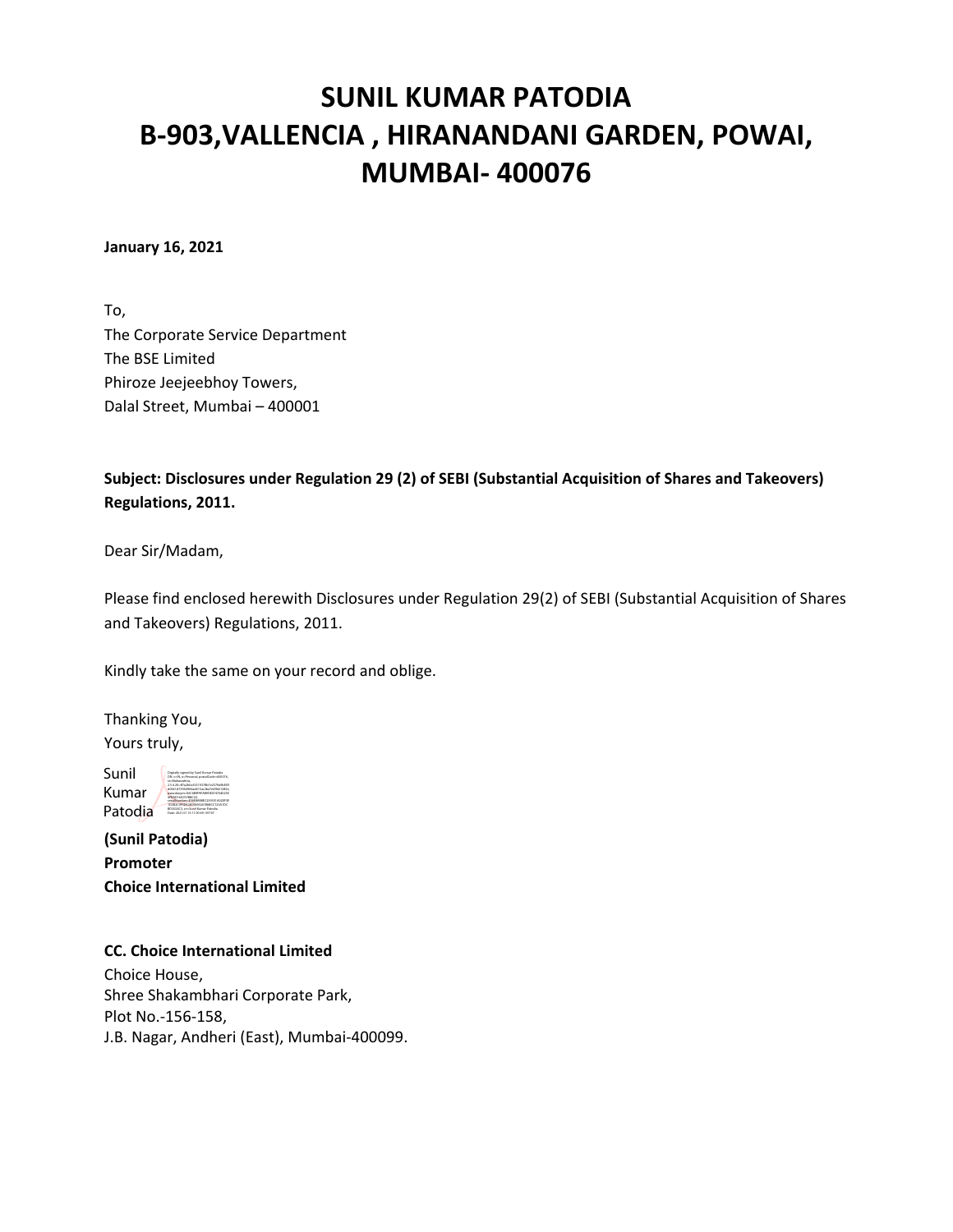#### **ANNEXURE ‐ 2 Format for disclosures under Regulation 29(2) of SEBI (Substantial Acquisition of Shares and Takeovers) Regulations, 2011**

| Name of the Target Company (TC)                                              | Choice International Limited                                                                                                                  |                |                |  |  |
|------------------------------------------------------------------------------|-----------------------------------------------------------------------------------------------------------------------------------------------|----------------|----------------|--|--|
|                                                                              | 1) Kamal Poddar( Promoter)                                                                                                                    |                |                |  |  |
|                                                                              | 2) Arunkumar Poddar( Promoter)                                                                                                                |                |                |  |  |
|                                                                              | 3) Archana Anil Patodia( Promoter)                                                                                                            |                |                |  |  |
|                                                                              | 4) Vinita Sunil Patodia( Promoter)                                                                                                            |                |                |  |  |
|                                                                              | 5) Sonu Poddar( Promoter)                                                                                                                     |                |                |  |  |
|                                                                              | 6) Sunil Kumar Patodia( Promoter)                                                                                                             |                |                |  |  |
|                                                                              |                                                                                                                                               |                |                |  |  |
|                                                                              | 7) Anil C Patodia( Promoter)<br>8) Hemlata Kamal Poddar( Promoter)                                                                            |                |                |  |  |
|                                                                              |                                                                                                                                               |                |                |  |  |
|                                                                              | 9) Sunil Chothmal Patodia HUF(Promoter)                                                                                                       |                |                |  |  |
|                                                                              | 10) Anil Chothmal Patodia HUF( Promoter)                                                                                                      |                |                |  |  |
|                                                                              | 11) Suyash Sunil Patodia( Promoter)                                                                                                           |                |                |  |  |
| Name(s) of the acquirer and Persons Acting in Concert (PAC) with the         | 12) Aayush Anil Patodia( Promoter)                                                                                                            |                |                |  |  |
| acquirer                                                                     | 13) Shreya Patodia( Promoter)<br>14) Aastha Anil Patodia( Promoter)<br>15) Arunkumar Poddar HUF( Promoter)<br>16) Kamal Poddar HUF (Promoter) |                |                |  |  |
|                                                                              |                                                                                                                                               |                |                |  |  |
|                                                                              |                                                                                                                                               |                |                |  |  |
|                                                                              |                                                                                                                                               |                |                |  |  |
|                                                                              |                                                                                                                                               |                |                |  |  |
|                                                                              | 17) Shree Shakambhari Exims Private Limited (                                                                                                 |                |                |  |  |
|                                                                              | Promoter)                                                                                                                                     |                |                |  |  |
|                                                                              | 18) Sunil Bagaria (PAC)                                                                                                                       |                |                |  |  |
|                                                                              | 19) Ajay Kejriwal(PAC)                                                                                                                        |                |                |  |  |
|                                                                              | 20) Ratiraj Tibrewal (PAC)                                                                                                                    |                |                |  |  |
|                                                                              | 21) Yogesh Jadhav(PAC)                                                                                                                        |                |                |  |  |
|                                                                              | 22) Chaitali Jadhav (PAC)                                                                                                                     |                |                |  |  |
| Whether the acquirer belongs to Promoter/Promoter group                      |                                                                                                                                               | Yes            |                |  |  |
|                                                                              |                                                                                                                                               |                |                |  |  |
| Name(s) of the Stock Exchange(s) where the shares of TC are<br><b>Listed</b> |                                                                                                                                               | <b>BSE Ltd</b> |                |  |  |
|                                                                              |                                                                                                                                               |                |                |  |  |
|                                                                              |                                                                                                                                               | % w.r.t.total  | % w.r.t. total |  |  |
|                                                                              |                                                                                                                                               | share/voting   | diluted        |  |  |
| Details of the acquisition /disposalas follows:                              | Number                                                                                                                                        | capital        | share/voting   |  |  |
|                                                                              |                                                                                                                                               | wherever       | capital of the |  |  |
|                                                                              |                                                                                                                                               | applicable     | TC             |  |  |
| Before the acquisition under consideration, holding of acquirer along        |                                                                                                                                               |                |                |  |  |
| with PAC                                                                     |                                                                                                                                               |                |                |  |  |
|                                                                              |                                                                                                                                               |                |                |  |  |
| <b>Shares carrying voting Rights</b>                                         |                                                                                                                                               |                |                |  |  |
| 1) Kamal Poddar                                                              | 2500011                                                                                                                                       | 11.03          | 6.28           |  |  |
| 2) Arunkumar Poddar                                                          |                                                                                                                                               |                |                |  |  |
|                                                                              | 2100000                                                                                                                                       | 9.26           | 5.28           |  |  |
| 3) Archana Anil Patodia                                                      | 1575000                                                                                                                                       | 6.95           | 3.96           |  |  |
| 4) Vinita Sunil Patodia                                                      | 1612500                                                                                                                                       | 7.11           | 4.05           |  |  |
| 5) Sonu Poddar                                                               | 2000000                                                                                                                                       | 8.82           | 5.02           |  |  |
| 6) Sunil Kumar Patodia                                                       | 1238500                                                                                                                                       | 5.46           | 3.11           |  |  |
| 7) Anil C Patodia                                                            | 1100000                                                                                                                                       | 4.85           | 2.76           |  |  |
| 8) Hemlata Kamal Poddar                                                      | 850000                                                                                                                                        | 3.75           | 2.14           |  |  |
|                                                                              |                                                                                                                                               |                |                |  |  |
| 9) Sunil Chothmal Patodia HUF                                                | 300000                                                                                                                                        | 1.32           | 0.75           |  |  |
| 10) Anil Chothmal Patodia HUF                                                | 300000                                                                                                                                        | 1.32           | 0.75           |  |  |
| 11)Suyash Sunil Patodia                                                      | 300000                                                                                                                                        | 1.32           | 0.75           |  |  |
| 12) Aayush Anil Patodia                                                      | 300000                                                                                                                                        | 1.32           | 0.75           |  |  |
| 13) Shreya Patodia                                                           | 124000                                                                                                                                        | 0.55           | 0.31           |  |  |
| 14) Aastha Anil Patodia                                                      | 300000                                                                                                                                        |                | 0.75           |  |  |
|                                                                              |                                                                                                                                               | 1.32           |                |  |  |
| 15) Arunkumar Poddar HUF                                                     | 225000                                                                                                                                        | 0.99           | 0.57           |  |  |
| 16) Kamal Poddar HUF                                                         | 225000                                                                                                                                        | 0.99           | 0.57           |  |  |
| 17) Shree Shakambhari Exims Private Limited                                  | 600000                                                                                                                                        | 2.65           | 1.51           |  |  |
| 18) Sunil Bagaria (PAC)                                                      | 250000                                                                                                                                        | 1.10           | 0.63           |  |  |
| 19) Ajay Kejriwal (PAC)                                                      | 102000                                                                                                                                        | 0.45           | 0.26           |  |  |
| 20) Ratiraj Tibrewal (PAC)                                                   | 50000                                                                                                                                         | 0.22           | 0.13           |  |  |
| 21) Yogesh Jadhav(PAC)                                                       |                                                                                                                                               |                |                |  |  |
| 22) Chaitali Jadhav(PAC)                                                     | $\sim$                                                                                                                                        | ä,             |                |  |  |
| Total                                                                        | 16052011                                                                                                                                      |                |                |  |  |
|                                                                              |                                                                                                                                               | 70.78%         | 40.33%         |  |  |
| b) Shares in the nature of encumbrance (pledge/ lien/                        | ×,                                                                                                                                            |                |                |  |  |
| non-disposal undertaking/others)                                             |                                                                                                                                               |                |                |  |  |
| c) Voting rights (VR) otherwise than by shares                               | ÷                                                                                                                                             | ÷              | ÷              |  |  |
| d) Warrants/convertible securities/any other instrument that entitles the    |                                                                                                                                               |                |                |  |  |
| acquirer to receive shares carrying voting rights in the TC                  |                                                                                                                                               |                |                |  |  |
|                                                                              |                                                                                                                                               |                |                |  |  |
| holding in each category)                                                    |                                                                                                                                               |                |                |  |  |
| 1) Suyash Sunil Patodia                                                      | 2000000                                                                                                                                       | ×,             | 5.02           |  |  |
| 2) Hemlata Kamal Poddar                                                      | 1150000                                                                                                                                       |                | 2.89           |  |  |
| 3) Sunil Kumar Patodia                                                       | 1350000                                                                                                                                       |                | 3.39           |  |  |
| 4) Vinita Sunil Patodia                                                      | 2000000                                                                                                                                       |                | 5.02           |  |  |
|                                                                              |                                                                                                                                               |                |                |  |  |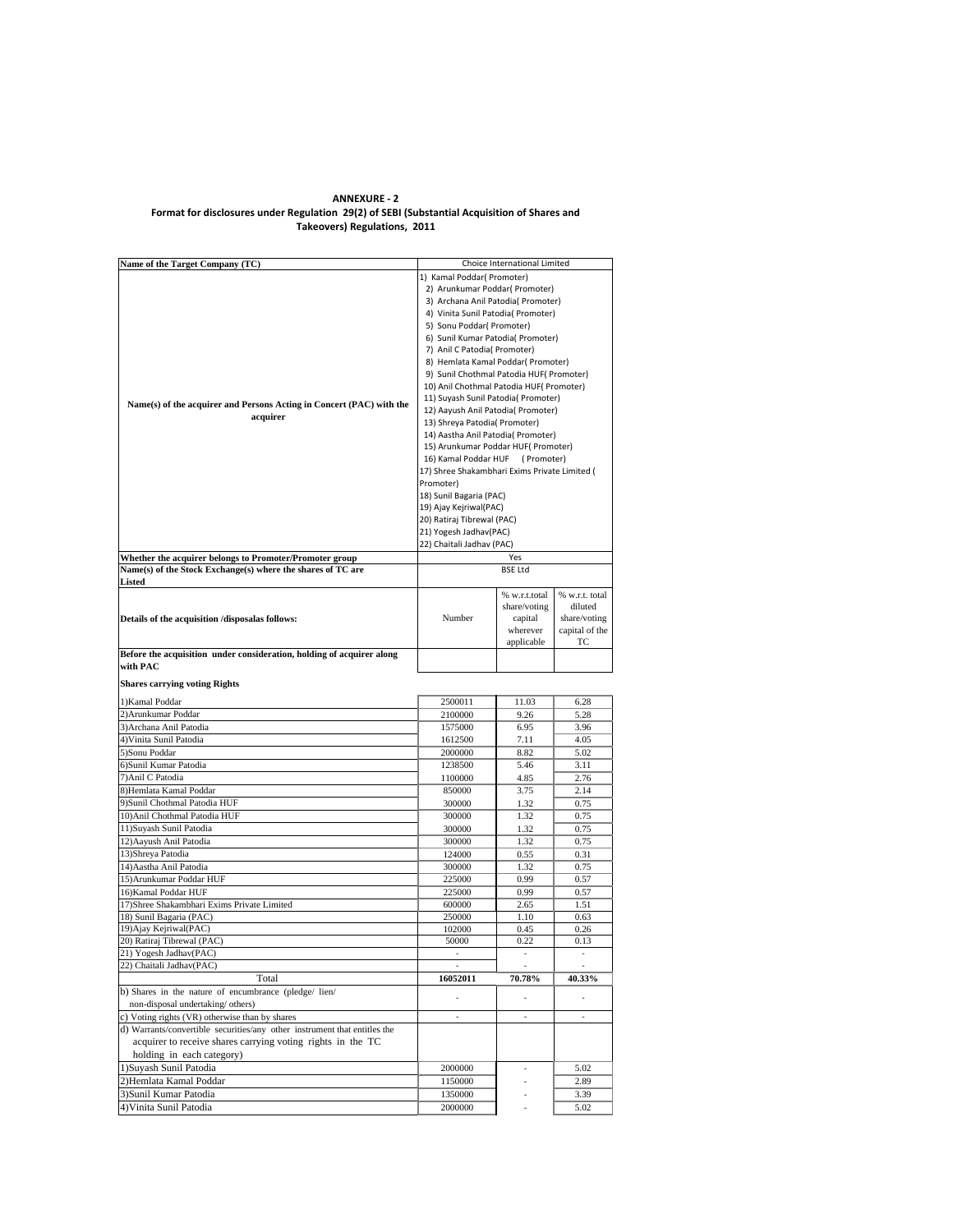| 5) Arun Kumar Poddar                                                  | 1950000       |                                                   | 4.9                                                                               |
|-----------------------------------------------------------------------|---------------|---------------------------------------------------|-----------------------------------------------------------------------------------|
| 6) Kamal Poddar                                                       | 1499989       |                                                   | 3.77                                                                              |
| 7)) Ajay Kejriwal (PAC)                                               | 200000        |                                                   | 0.50                                                                              |
| 8)) Ratiraj Tibrewal (PAC)                                            | 200000        |                                                   | 0.50                                                                              |
| 9)) Yogesh Jadhav (PAC)                                               | 550000        |                                                   | 1.38                                                                              |
| 10) Chaitali Jadhav (PAC)                                             | 500000        |                                                   | 1.26                                                                              |
| Total                                                                 | 11399989      |                                                   | 28.64%                                                                            |
| $e)$ Total $(a+b+c+d)$                                                | 2,74,52,000   |                                                   | 68.97%                                                                            |
| Details of acquisition /Sale                                          | <b>Number</b> | share/voting<br>capital<br>wherever<br>applicable | % w.r.t.total   % w.r.t. total<br>diluted<br>share/voting<br>capital of the<br>TC |
| a) Shares carrying voting rights acquired and sold                    |               |                                                   |                                                                                   |
| 1) Ms. Sunil Kumar Patodia                                            | 13,50,000     | 5.35%                                             | 3.39%                                                                             |
| Total                                                                 | 13,50,000     | 5.35%                                             | 3.39%                                                                             |
| b) VRs acquired /sold otherwise than by shares                        | ٠             | ٠                                                 | ٠                                                                                 |
| c) Warrants/convertible securities/any other instrument that entitles |               |                                                   |                                                                                   |
| the acquirer to receive shares carrying voting rights in the TC       |               |                                                   |                                                                                   |
| (specify holding in each category) acquired/sold                      |               |                                                   |                                                                                   |
| d) Encumbered shares released by the acquirer                         |               |                                                   |                                                                                   |
| e) Total $(a+b+c+/-d)$                                                |               |                                                   |                                                                                   |